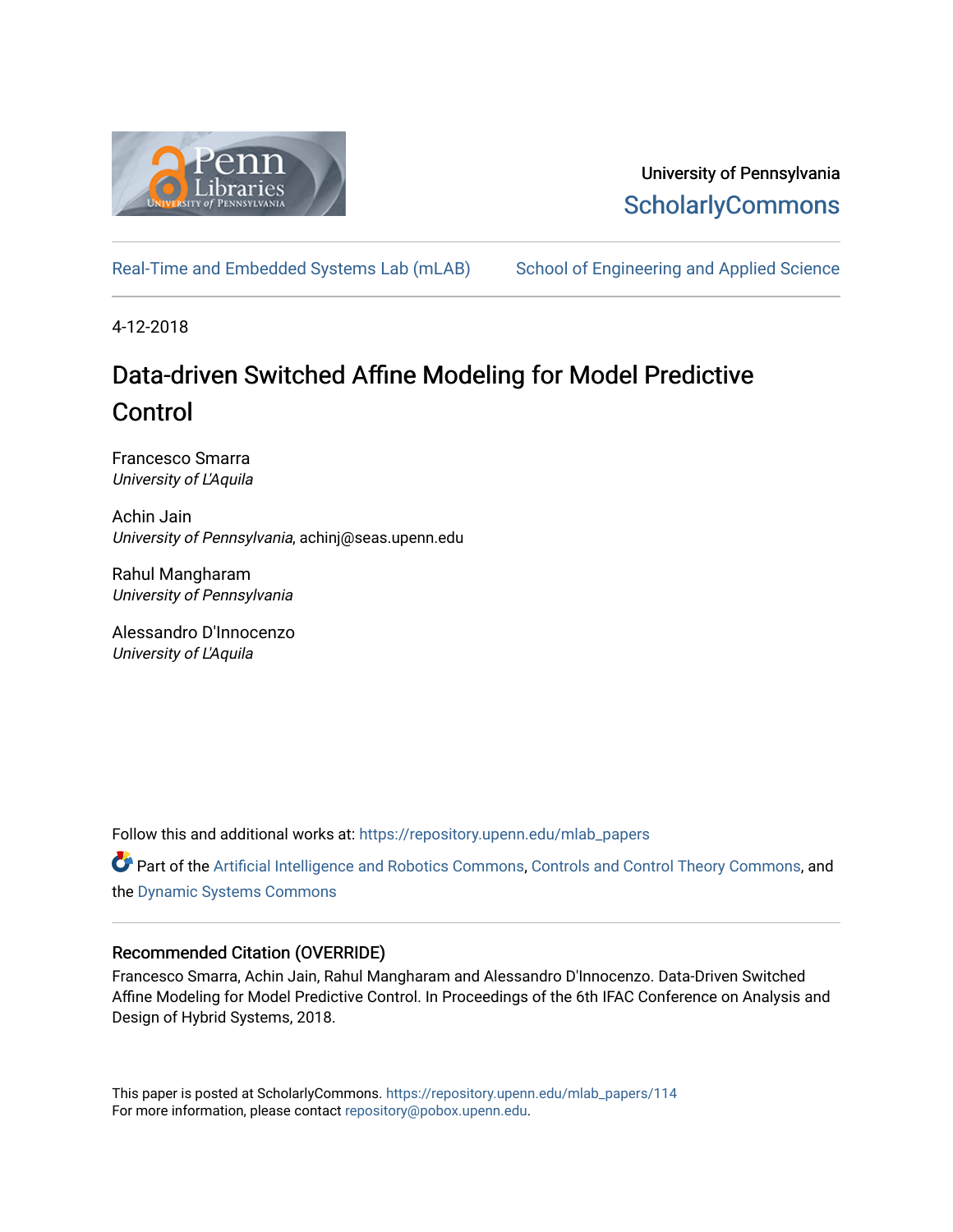## Data-driven Switched Affine Modeling for Model Predictive Control

## Abstract

Model Predictive Control (MPC) is a well-consolidated technique to design optimal control strategies, leveraging the capability of a mathematical model to predict the system's behavior over a predictive horizon. However, building physics-based models for large-scale systems, such as buildings and process control, can be cost and time prohibitive. To overcome this problem we propose in this paper a methodology to exploit machine learning techniques (i.e. regression trees and random forests) in order to build a state-space switched affine dynamical model of a large scale system only using historical data. Finite Receding Horizon Control (RHC) setup using control-oriented data-driven models based on regression trees and random forests is presented as well. A comparison with an optimal MPC benchmark and a related methodology is provided on an energy management system to show the performance of the proposed modeling framework. Simulation results show that the proposed approach is very close to the optimum and provides better performance with respect to the related methodology in terms of cost function optimization.

### Keywords

data-driven modeling, data-driven model predictive control, machine learning, switched systems

## **Disciplines**

Artificial Intelligence and Robotics | Controls and Control Theory | Dynamic Systems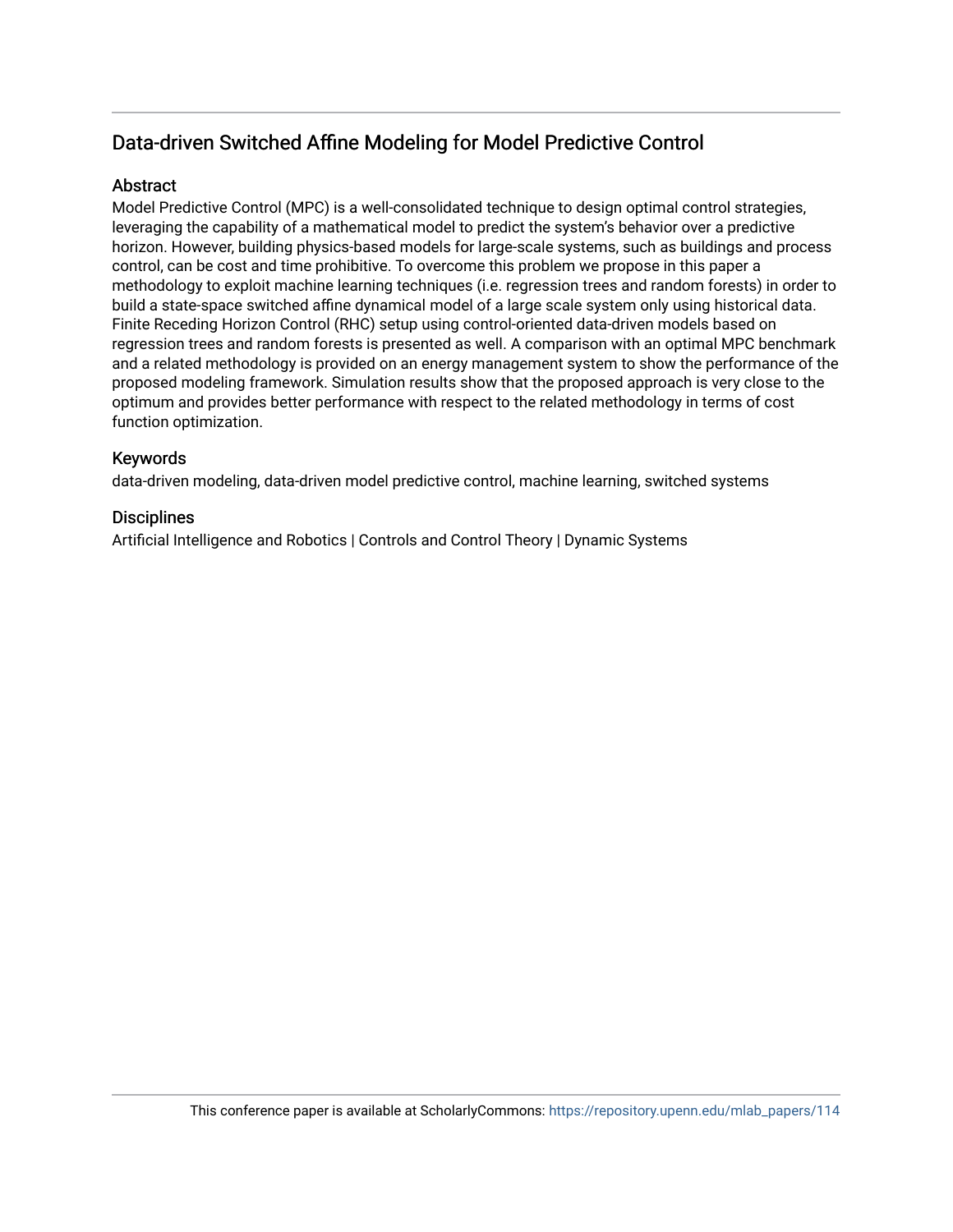## Data-driven Switched Affine Modeling for Model Predictive Control<sup>\*</sup>

Francesco Smarra <sup>∗</sup>,∗∗ Achin Jain ∗∗ Rahul Mangharam ∗∗ Alessandro D'Innocenzo <sup>∗</sup>

<sup>∗</sup> Department of Information Engineering, Computer Science and Mathematics, University of L'Aquila, Via Vetoio, 67100 L'Aquila, Italy (e-mail: [francesco.smarra,alessandro.dinnocenzo]@univaq.it). ∗∗ Department of Electrical and Systems Engineering, University of Pennsylvania, 200 South 33rd Street, 19104 Philadelphia, PA, USA (e-mail: [fsmarra,achinj,rahulm]@seas.upenn.edu)

Abstract: Model Predictive Control (MPC) is a well consolidated technique to design optimal control strategies, leveraging the capability of a mathematical model to predict the system's behavior over a predictive horizon. However, building physics-based models for large scale systems, such as buildings and process control, can be cost and time prohibitive. To overcome this problem we propose in this paper a methodology to exploit machine learning techniques (i.e. regression trees and random forests) in order to build a state-space switched affine dynamical model of a large scale system only using historical data. Finite Receding Horizon Control (RHC) setup using control-oriented data-driven models based on regression trees and random forests is presented as well. A comparison with an optimal MPC benchmark and a related methodology is provided on an energy management system to show the performance of the proposed modeling framework. Simulation results show that the proposed approach is very close to the optimum and provides better performance with respect to the related methodology in terms of cost function optimization.

Keywords: Data-driven modeling, data-driven model predictive control, machine learning, switched systems.

#### 1. INTRODUCTION

Model Predictive Control (MPC) is a well known control strategy used to design optimal control actions to optimize desired system performance while guaranteeing a desired system behavior. To provide such an optimal control strategy, MPC uses mathematical models to predict system behavior over a horizon. MPC has been widely applied in past years to control a large variety of systems, as for example energy systems such as smart buildings, smart grids and power systems Ma et al. (2015); Oldewurtel et al. (2012); Maasoumy et al. (2014); Iovine et al. (2017); Venkat et al. (2008); Kennel et al. (2013). However, creating a physics-based models for large-scale systems, as the ones mentioned above, can be cost and time prohibitive Sturzenegger et al.  $(2015)$ ; Žáčeková et al.  $(2014)$ . To overcome this issue, a possibility is to use machine learning algorithms to create models using only historical data available to the system. Several works, Macarulla et al. (2017); Afram et al. (2017); Ferreira et al. (2012) and others, deal with this problem and use machine learning algorithms to construct data-driven models to be used for

control. Nevertheless, none of these works addressed the problem of creating data-driven state models only using data, that could be used to predict the state evolution over a horizon in an MPC problem formulation. To the best of authors' knowledge, such problem has been addressed for the first time in Behl et al. (2016), where data-driven models, built using regression trees-based algorithms, have been developed to enable one-step lookahead closed-loop predictive control for the demand-response problem in buildings. This approach has been extended in Jain et al. (2017), where the authors proposed a regression trees and random forests-based Data Predictive Control (DPC) strategy, that implements finite Receding Horizon Control (RHC) over an horizon of arbitrary length. However, both the aforementioned approaches make use of data-driven static models, where the input-output relation is represented by affine functions. As a consequence, such modeling framework does not take into account the presence of an internal state evolution and loose the information, over the prediction horizon, of the past inputs applied to the system. This translate in a lack of internal consistency of the model and in a loss of control performance, as we will show in the simulations. Furthermore, due to the lack of an internal state, system's properties, such as stability, structural properties, etc., cannot be studied.

Main Contribution. The goal of this paper is to provide a new methodology to create a state-space switched affine

 $\star$  This work was supported by project INnovating City Planning through Information and Communication Technologies (INCIPICT), and by TerraSwarm, one of six centers of STARnet, a Semiconductor Research Corporation program sponsored by MARCO and DARPA, and by the Italian Government under Cipe resolution n.135 (Dec. 21, 2012).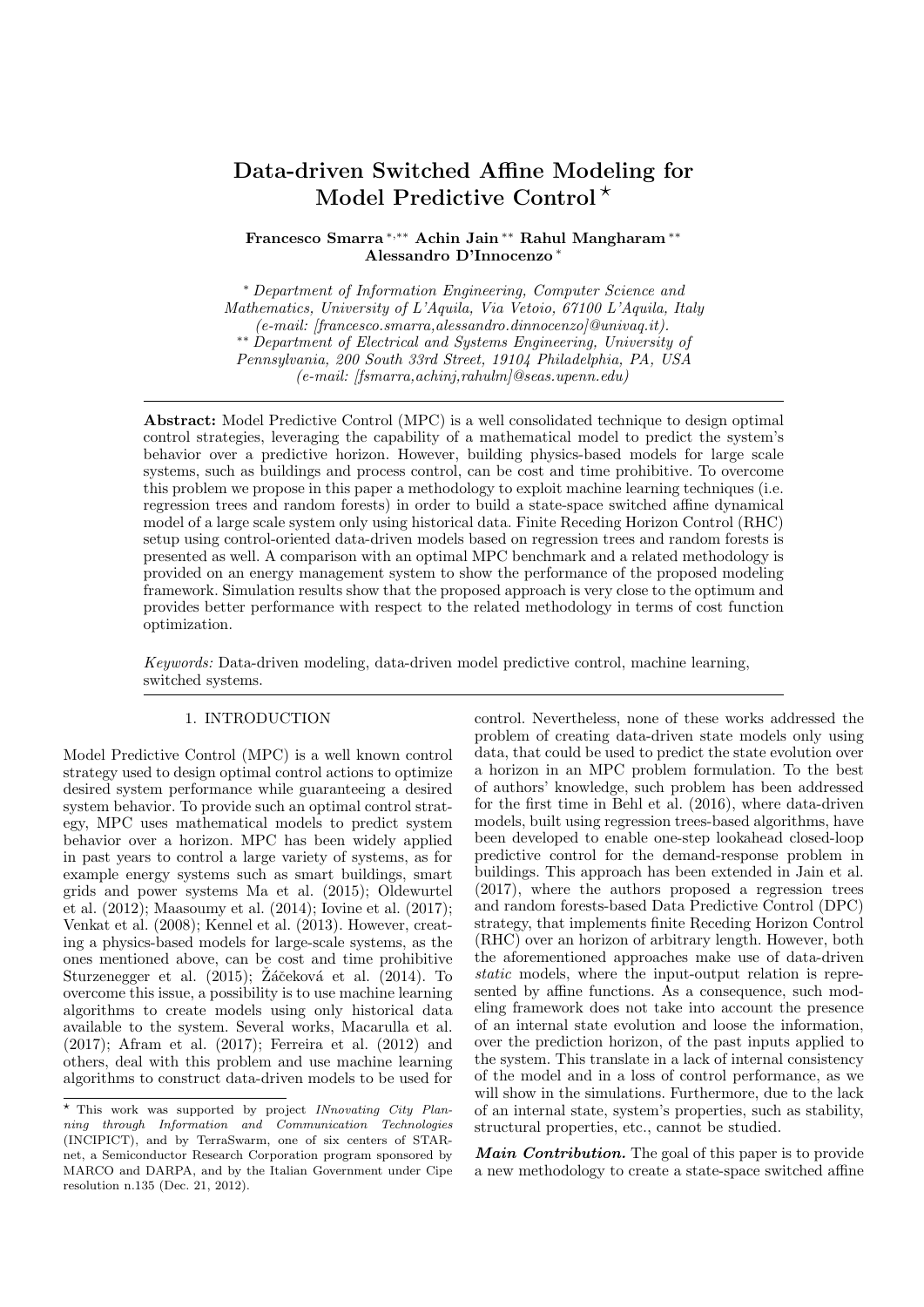dynamical model of a system using only historical data, leveraging regression trees and random forests, and without any knowledge about its physics-based modeling. We then use this model to setup an MPC problem to optimally control the system's behavior. The idea is to bridge machine learning and control to build control-oriented models that can be used to provide system guarantees. This modeling technique has the advantage to keep the simplicity of the model identification methodology used to create datadriven models for DPC, while guaranteeing the presence of an internal state typical of state-space models. This is useful when one has to model complicated large-scale systems, where system dynamics interact in a complicated way, and hence obtaining a physics-based mathematical formulation can be prohibitive. More precisely, we derive a Switched Affine (SA) data-driven model using regression trees and random forests algorithms. One of the main reasons for choosing regression trees resides in the fact that, other than providing good model accuracy, they are by design highly interpretable, which is a fundamental desirable quality in any model. We then use this technique to setup an MPC problem both for the model obtained using Regression Trees (SAMPC-RT) and for the model obtained using Random Forests (SAMPC-RF). To show the validity of our approach, we compare our methodology with DPC using a bilinear model of a building with  $12$ states, 4 inputs and 8 disturbances, whose parameters were identified using experiments on a building in Switzerland (Oldewurtel (2011)). As an optimal reference to compare our approach to, we consider a benchmark MPC controller with perfect knowledge of the model. We show that the proposed approach outperform DPC in terms of cost function minimization, providing results that are closer to the optimum. Although we said this approach fits well for large-scale systems, where obtaining a mathematical model can be prohibitive, we specifically consider in this paper the aforementioned model, which we have a formulation of, otherwise a comparison with the optimal solution would not be possible. This contribution is a further step towards bridging machine learning, more precisely regression trees and random forests, with control theory, and in particular predictive control. The application to more complex systems is part of our future work.

Remark 1. Although in this work we do not provide analysis or guarantees of system's properties, as we criticized for DPC, there are many results in literature to investigate them for switched systems (not necessarily for MPC), as for example Müller et al.  $(2012)$ ; Zhang et al.  $(2016)$ ; Bridgeman et al. (2016); Hespanha (2004); Liberzon et al. (1999); Xie et al. (2002); Sun et al. (2002), and many others. The methodology we propose can also be used to build Piece-Wise Affine models that can be controlled using, for example, the hybrid MPC techniques proposed in M. Lazar et al. (2006); A. Bemporad and M. Morari (1999). However, combine these works with our approach is out of the scope of this paper and it is venue for future research.

**Paper organization.** In Section 2 we briefly recall the DPC formulation. In Section 3, as the main contribution of this paper, we present a new methodology to derive, starting from a set of data, switched affine models to capture system's dynamics, and setup a Model Predictive Control

problem that uses such data-driven model. In Section 4 we provide a comparison of the proposed methodology to DPC and to the MPC benchmark in a building automation case study.

**Notation.** We denote by  $I$  and  $0$  respectively the identity matrix and a matrix with all the entries equal to 0 of appropriate dimensions, by  $det(A)$  the determinant of matrix A, by  $\biguplus$  the disjoint union, and by  $|S|$  the cardinality of the set S.

#### 2. DATA PREDICTIVE CONTROL

In this section we briefly recall first the concept of regression trees partitioning, and then the concept of DPC provided in Jain et al.  $(2017)$ . This will be useful to both better understand and compare the approach we want to propose. The main idea is to create system models using machine learning algorithms (in the specific case, regression trees and random forests) starting from data, that can be used in a receding horizon control scheme. Let a dataset  $(X, Y)$ , where  $\mathcal{X} = \{s_1^x, \ldots, s_{|\mathcal{X}|}^x\}$  is the set of predictor variables (or features) samples and  $\mathcal{Y} = \{s_1^y, \ldots, s_{|\mathcal{X}|}^y\}$ is the set of response variables (system outputs) samples, be given. Each sample in the dataset corresponds to a measurement over time of system's variables. The regression trees algorithm creates a tree structure  $\mathcal T$  by partitioning the set  $X$  into smaller regions, the leaves of the tree, following specific rules Breiman et al. (1984). Each leaf i contains a certain number of samples from  $\mathcal{X}$ . In particular, let  $\ell_i \subset \mathcal{X}$ , with  $i = 1, \ldots, p$ , be the set of predictor variable samples contained in the  $i^{th}$  leaf of  $\mathcal{T}$ . The leaves of  $\mathcal T$  form a partition of  $\mathcal X$ :

$$
\mathcal{X} = \biguplus_{i=1}^{p} \ell_i, \quad \left( \ell_\alpha \cap \ell_\beta = \varnothing, \forall \alpha \neq \beta \right), \tag{1}
$$

Then, the algorithm associates to each leaf  $\ell_i$  a prediction  $\hat{y}_i$  as the average of the response values associated to each sample in  $\ell_i$ . This algorithm is known as CART (see Breiman et al. (1984) for more details). However, since the prediction provided by the tree is an averaged value, the learning procedure described above needs to be modified to be applied in a RHC problem setup. To this aim, the following approach has been addressed in Jain et al. (2017).

Let us consider  $X$  as the set containing control inputs  $u \in \mathbb{R}^m$ , disturbances  $d \in \mathbb{R}^r$  and state variables  $x \in$  $\mathbb{R}^n$ , and  $\mathcal Y$  as the set containing the output variable  $y \in \mathbb{R}$ . Without any loss of generality and for the sake of simplicity, we consider only a single output, but the discussion can be generalized considering different trees for different outputs, as shown in Smarra et al. (2018), or multi-output trees, as shown in Jain et al. (2018). Each sample in the dataset is a vector containing the measured values of the variables at instant  $k$ . The set  $\mathcal{X} = \{ \mathcal{X}_c, \mathcal{X}_d \}$  is partitioned into set  $\mathcal{X}_c = \{ s_1^c, \ldots, s_{|\mathcal{X}|}^c \},$ of data associated to the  $m$  control variables, i.e.  $s_k^c$  =  $[u_1(k), \ldots, u_m(k)]$ , and set  $\mathcal{X}_d = \{s_1^d, \ldots, s_{|\mathcal{X}|}^d\}$ , of data associated to the  $r + n$  disturbance and state variables, i.e.  $s_k^d = [d_1(k), \ldots, d_r(k), x_1(k), \ldots, x_n(k)]$ . For  $\mathcal{Y} =$  $\{s_1^y, \ldots, s_{|\mathcal{X}|}^y\}$ , we have  $s_k^y = y(k)$ . The training process to grow a tree  $\mathcal T$  is divided in 2 steps: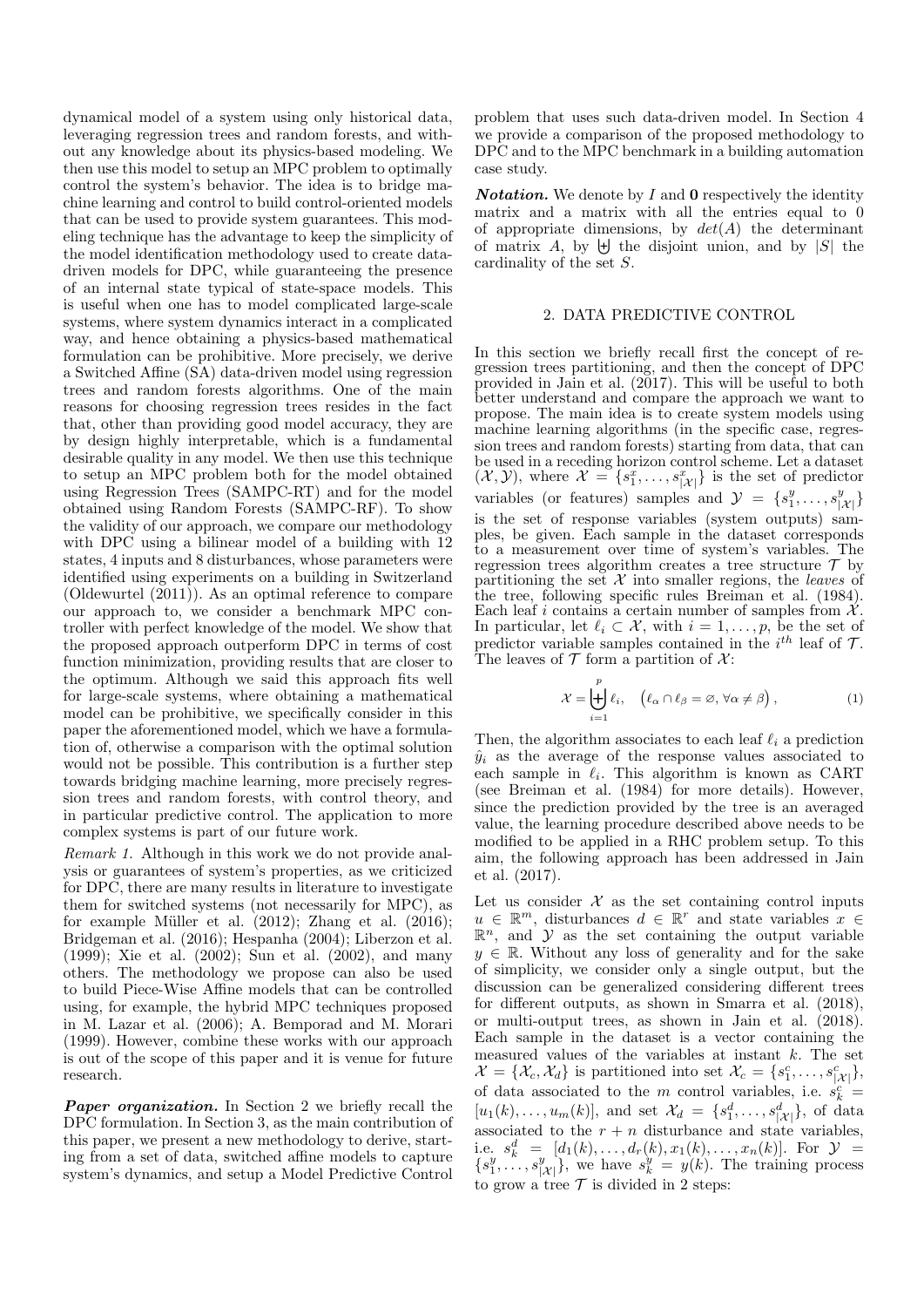- (1) the tree is trained only using  $\mathcal{X}_d$ , instead of  $\mathcal{X}$ . It is important to note that besides external disturbances,  $\mathcal{X}_d$  can also contain past terms of the output  $\mathcal{Y}$ ;
- (2) affine function models are fit only as a function of variables in  $\mathcal{X}_c$  for each leaf  $\ell_i$ , i.e. only using samples  $s_k^c, s_k^y \in \ell_i$ , as we will show in Equation (2).

This process is illustrated in the left side of Figure 1. The same methodology can be applied to Random Forests. The basic idea of the random forests algorithm (Breiman (2001)) is to grow multiple trees, indeed a forest, considering different random subsets of the dataset to train each tree. The prediction is given by averaging the response of all the trees in the forest, Breiman (2001). This reduces the overall variance in the prediction and mitigates the effect of the overfitting. The price to pay for the identification accuracy improvement is an increase in the computational complexity. In this paper both approaches are considered.

To obtain a model that can be used in a RHC problem with predictive horizon of arbitrary length N, this procedure is used to grow multiple trees  $\mathcal{T}_1, \ldots, \mathcal{T}_N$ . Each tree  $\mathcal{T}_j$  is used to predict system's response at the  $j<sup>th</sup>$  step of the horizon. We will discuss this more in detail in the following sections for both Regression Trees and Random Forests.

#### 2.1 DPC-RT: DPC with Regression Trees

Without any loss of generality, and for the sake of simplicity, we consider  $n = 1$ , but the results can be extended to multiple responses considering multiple trees, i.e. one tree per state. The idea is to predict output y over an horizon of length  $N$  given the state measurement and the disturbance forecast at the current step. Applying the methodology illustrated above, it is possible to build  $N$  regression trees  $\mathcal{T}_j, j = 1, \ldots, N$ , and associate to each leaf  $i_j$  of each tree the following affine static model:

$$
y(k+j) = \beta_{i_j} \left[ 1 \ u(k) \cdots u(k+j) \right]^\top, \ \forall i_j, \ \forall j,
$$
 (2)

where  $\beta_{i_j} \in \mathbb{R}^{jm+1}$  is obtained by fitting data in the leaf. Once these models are created, given the current state measurement and the prediction of the disturbance, i.e. the values of the variables in  $\mathcal{X}_d$ , in run-time, at each instant k, we can narrow down to a leaf of each tree  $\mathcal{T}_i$  to find coefficients  $\beta_{i_j}$ , for  $j = 1, \ldots, N$ , to obtain the linear model (2) for each step of the horizon (see Algorithm 1 in Jain et al. (2017) for details). This is used to solve the following RHC problem

Problem 1.

minimize  
\n
$$
\sum_{u_k}^{N} y_{k+j}^2 Q + u_{k+j}^\top R u_{k+j} + \lambda \varepsilon_j
$$
\nsubject to  
\n
$$
y_{k+j} = \beta_{i_j} [1 \ u_k \cdots u_{k+j}]^\top
$$
\n
$$
u_{k+j} \in \mathcal{U}
$$
\n
$$
|y_{k+j}| \leq \bar{y} + \varepsilon_j
$$
\n
$$
\varepsilon_j \geq 0, \ j = 0, \dots, N,
$$

where slack variables  $\varepsilon_i$  ensure recursive feasibility of the algorithm. This problem is solved as in classical MPC. At each time step the optimal  $u_k^*, \ldots, u_{k+N}^*$  are computed and only the first one is applied as control input, i.e.  $u(k) = u_k^*$ .

Remark 2. If we did not consider the splitting procedure of the dataset, and we also used input variables to learn



Fig. 1. Separation of variables. Step 1: Tree  $\mathcal{T}_1$  is trained only on the disturbances  $\mathcal{X}_d$  as the features. Tree  $\mathcal{T}_2$ uses both the disturbances  $\mathcal{X}_d$  and the control variables  $\mathcal{X}_c$  for splitting and is thus not computationally suitable for control. Step 2: In the leaf  $\ell_{i_j}$  of trees  $\mathcal{T}_j$ , a linear regression model parametrized by  $\beta_{i_j}$  is defined as a function only of the control variables.

the trees, as in the right side of Figure 1, the resulting model would not have been suitable for control. This is because, since  $u$  is the variable we want to optimize, we do not know its value a priori to go through the trees and determine the correct leaves to find the models to use in the RHC problem.

#### 2.2 DPC-RF: DPC with Random Forests

The goal in DPC-RF is to replace model (2) in Problem 1 with the following model obtained using Random Forests:

$$
y(k+j) = \Theta_{i_j} \left[ 1 \ u(k) \cdots u(k+j) \right]^\top, \ \forall i_j, \ \forall j,
$$
 (3)

where  $\Theta_{i_j} \in \mathbb{R}^{jm+1}$  is obtained by simply averaging out all the coefficients from all the trees in the forest  $j$ . Both DPC-RT and DPC-RF will be used in Section 4 to compare the methodology we propose in the next section.

#### 3. DATA-DRIVEN SWITCHED AFFINE MODEL

The DPC modeling framework, although simple, is characterized by two main drawbacks:

- (1) the models in the leaves are affine functions that provide input-output static relations as described in  $(2)$ ;
- (2) the current state of the system is not considered by the model equation to predict the system's evolution.

Basically, in the DPC, system modeling does not take into account an internal state evolution, which is a fundamental characteristic in control systems theory. The scope of this section is to address this issue providing a datadriven state-space modeling framework using regression trees and random forests. To this aim we leverage the concept introduced in Section 2, i.e. splitting the training set, and replace the affine static models (2) in the leaves with LTI models, obtaining the following switched affine system

$$
x(k+1) = A_{\sigma_k} x(k) + B_{\sigma_k} u(k) + f_{\sigma_k}, \tag{4}
$$

where  $\sigma_k : \mathbb{N} \to \{i_1, \ldots, i_N\}$  is an exogenous signal, that depends on measured values of variables in  $\mathcal{X}_d$ , and drives the switching rule among the leaves. We will see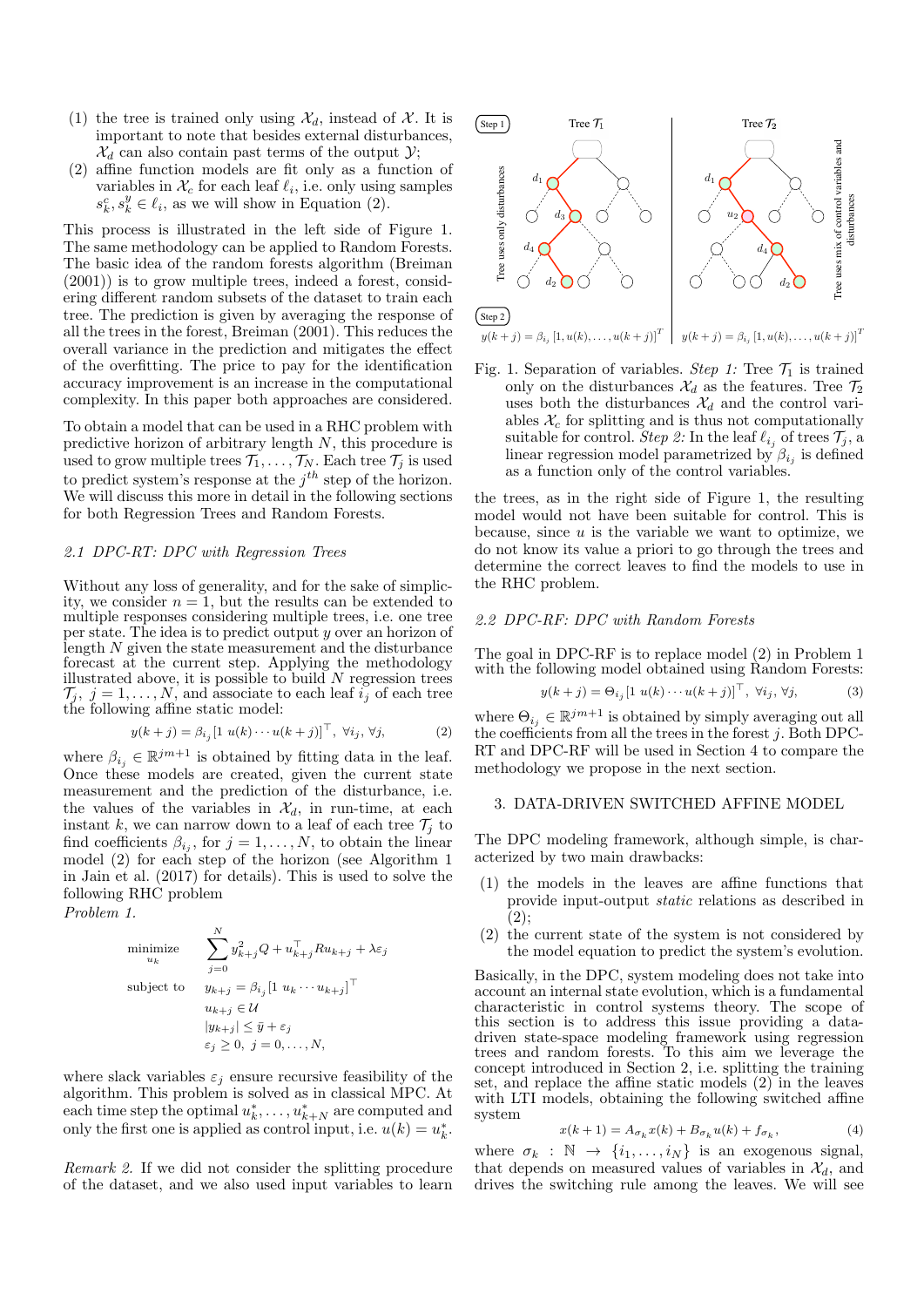in Section 3.2 that this task is not trivial, since replacing the affine functions in (2) with LTI models is not enough to guarantee an internal state evolution, so we propose an extension of the state-space to overcome this problem. More precisely, the rest of this section is organized in 3 steps:

- (1) in Section 3.1 we derive, for each leaf of each tree, a model that provides the prediction  $y(k + j)$  as an affine function of the internal state at time  $k$  and of the inputs at time  $k, \ldots, k+j$ , using regression trees;
- (2) in Section 3.2 we derive, from the model above, an equivalent switched affine system as in (4), and setup an MPC problem that will be used in Section 4 to show the performance of the proposed approach with respect to DPC and to the optimal MPC benchmark;
- (3) in Section 3.3 we extend the results obtained in Section 3.2 to the case where matrices of (4) are estimated using random forests.

In this paper we consider the prediction of the state at next steps as the response variable with its regression terms, i.e.  $x(k + j + 1) = [y(k + j), y(k + j - 1), \dots, y(k + j - \nu)]^{\top}.$ 

#### 3.1 Model generation

Let us consider a prediction horizon equal to  $N$ . We create N trees  $\mathcal{T}_j, j = 1, \ldots, N$ , each one built using disturbance  $d(k + \psi - \delta_d), \ldots, d(k + \psi), \psi \leq j$ , and the current state with regression terms  $y(k-1), \ldots, x(k-1-\delta_y)$  data from  $\mathcal{X}_d$ . Following the same idea of Section 2, we associate to each leaf  $\ell_{i_j}$  of each tree  $\mathcal{T}_j$ , an LTI model of the form:

$$
x(k+j) = A'_{i_j}x(k) + \sum_{\alpha=1}^{j} B'_{i_j,\alpha}u(k+\alpha-1) + f'_{i_j}.
$$
 (5)

The reason for including in the identification matrices  $B'_{i_j,\alpha}$  that multiply past inputs, is to enforce the prediction accuracy that regression trees can provide. Matrices  $A'_{i_j}$ ,  $B'_{i_j,\alpha}$  and  $f'_{i_j}$  are identified using the least square method defined in Problem 2 below. To this aim we consider the experiments associated to the samples  $s_{k_1}, \ldots, s_{k_\epsilon}$  in the leaf  $\ell_{i_j}$  at time instants  $k_1, \ldots, k_{\epsilon}$ , and their past  $\nu$  values. In particular, for each leaf  $\ell_{i_j}$ , let us define

$$
\Lambda_{i_j} = \begin{bmatrix}\n1 & \cdots & 1 \\
x(k_1) & \cdots & x(k_{\epsilon}) \\
\vdots & \vdots & \vdots \\
x(k_1 - \nu) & \cdots & x(k_{\epsilon} - \nu) \\
u_1(k_1) & \cdots & u_1(k_{\epsilon}) \\
\vdots & \vdots & \vdots \\
u_m(k_1) & \cdots & u_m(k_{\epsilon}) \\
\vdots & \vdots & \vdots \\
u_1(k_1 + j) & \cdots & u_1(k_{\epsilon} + j)\n\end{bmatrix}\n\xrightarrow{\xi_{i_j}} = \begin{bmatrix}\nf \\
a_1 \\
\vdots \\
a_{\nu} \\
b_{1,1} \\
\vdots \\
b_{m,1} \\
\vdots \\
b_{1,j} \\
\vdots \\
b_{m,j}\n\end{bmatrix}
$$
\n(6)  
\n
$$
\lambda_{i_j} = \begin{bmatrix}\nx(k_1 + j + 1) & \cdots & x(k_{\epsilon} + j + 1)\n\end{bmatrix}^T
$$
\n(7)

We use this setup to formalize the following problem to estimate matrices in (5). Problem 2.

#### Algorithm 1 switched LTI model

|                   | 1: DESIGN TIME (OFFLINE)                                                      |  |  |  |
|-------------------|-------------------------------------------------------------------------------|--|--|--|
|                   | 2: procedure TRAINING LTI MODELS IN LEAVES                                    |  |  |  |
| 3:                | Set $\mathcal{X}_c \leftarrow$ manipulated features                           |  |  |  |
| 4:                | Set $\mathcal{X}_d \leftarrow$ non-manipulated features                       |  |  |  |
| 5:                | Build N predictive trees $\mathcal{T}_i$ using $(\mathcal{Y}, \mathcal{X}_d)$ |  |  |  |
| 6:                | for all trees $\mathcal{T}_i$ do                                              |  |  |  |
| 7:                | for all leaves $\ell_{i_j}$ of $\mathcal{T}_j$ do                             |  |  |  |
| 8:                | Solve Problem 2                                                               |  |  |  |
| 9:                | Create $A'_{i_j}$ , $B'_{i_j,t}$ and $f'_{i_j}$ as in (10)                    |  |  |  |
| 10:               | end for                                                                       |  |  |  |
| 11:               | end for                                                                       |  |  |  |
| 12: end procedure |                                                                               |  |  |  |
|                   |                                                                               |  |  |  |

minimize 
$$
\|\Lambda_{i_j}\xi_{i_j} - \lambda_{i_j}\|_2^2
$$
  
\nsubject to  $\Gamma_{eq}\xi_{i_j} = \gamma_{eq}$  (8)  
\n $\Gamma_{diseq}\xi_{i_j} = \gamma_{diseq}$  (9)

where (8) and (9) are used to constraint elements in  $\xi_{i,j}$ due to practical constraints of the plant. Elements of  $\xi_{i_j}$ , obtained solving Problem 2, are used to build matrices  $A'_{i_j}, B'_{i_j,\iota}$  and  $f''_{i_j}$  in (5) as follows

$$
A'_{i_j} = \begin{bmatrix} a_1 & a_2 & \cdots & a_{\nu} \\ 1 & 0 & \cdots & 0 \\ 0 & 1 & \cdots & 0 \\ & & \vdots & \\ 0 & 0 & \cdots & 0 \end{bmatrix} B'_{i_j, \iota} = \begin{bmatrix} b_{1, \iota} & \cdots & b_{m, \iota} \\ 0 & \cdots & 0 \\ 0 & \cdots & 0 \\ & & \vdots & \\ 0 & \cdots & 0 \end{bmatrix} f'_{i_j} = \begin{bmatrix} f \\ 0 \\ 0 \\ \vdots \\ 0 \end{bmatrix}
$$
(10)

The procedure to compute matrices in (10) is summarized in Algorithm 1. In the following section we use such matrices to build our switched affine state-space model.

3.2 SAMPC-RT: data-driven Switched Affine MPC with Regression Trees

The scope of this section is to derive a state-space model formulation starting from the dynamical model (5), that can be used, other than to setup an MPC problem, to apply classical results in control theory, in particular for switched affine systems. In the following remark, as we hinted in the beginning of Section 3, we show that this framework can not be obtained using model (4). For this reason, we need an extension of the state-space in equation (20) to prove our main result in Proposition 1.

Remark 3. Let us consider an horizon equal to  $N$ . Let trees  $\mathcal{T}_j$ ,  $j = 1, \ldots, N$ , and  $A'_{i_j}$ ,  $B'_{i_j,i}$  and  $f'_{i_j}$ ,  $i_j \in$  $\{1,\ldots,p_j\},\ \iota=1,\ldots,j,$  built using Algorithm 1. From (5), the following is the switched affine model obtained from the prediction using tree  $\mathcal{T}_i$ 

$$
x(k+j) = A'_{i_j} x(k) + B'_{i_j, j} u(k+j-1)
$$
\n(11)

$$
+\sum_{\alpha=0}^{j-2} B'_{i_{j,\alpha+1}} u(k+\alpha) \tag{12}
$$

$$
+ f'_{ij} \tag{13}
$$

Given an initial state  $x(k)$ , matrices  $A_{\sigma_k}$ ,  $B_{\sigma_k}$  and  $f_{\sigma_k}$ , such that the evolution of (4) at step  $k + j$ , i.e.  $x(k + j)$ , is equal to the one in (5), do not exist, except for a set with Lebesgue measure zero. More precisely, from (4) we have that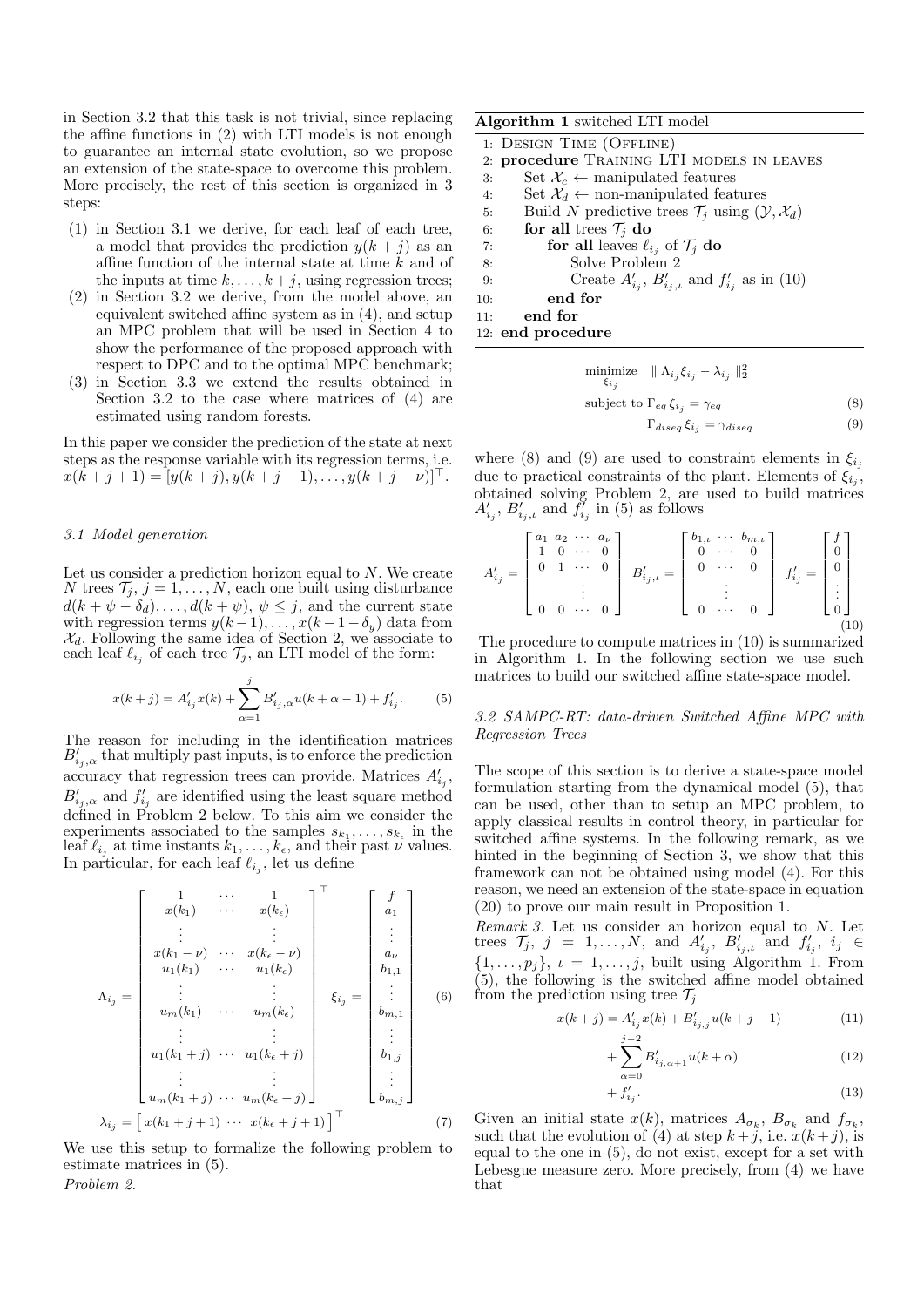$$
x(k+j) = A_{i_j} x(k+j-1) + B_{i_j} u(k+j-1) + f_{i_j}
$$
 (14)

$$
= \left(\prod_{\alpha=j}^{1} A_{i_{\alpha}}\right) x(k) + B_{i_{j}} u(k+j-1) \tag{15}
$$

$$
+\sum_{\alpha=0}^{j-2} \left(\prod_{\beta=j}^{\alpha+2} A_{i_{\beta}}\right) B_{i_{\alpha+1}} u(k+\alpha) \tag{16}
$$

$$
+\sum_{\alpha=0}^{j-2} \left(\prod_{\beta=j}^{\alpha+2} A_{i_{\beta}}\right) f_{i_{\alpha+1}}.\tag{17}
$$

A direct relation for  $A'_{i_j}, B'_{i_j, j}$  in (11) and  $A_{i_j}, B_{i_j}$  in (15) exists. However, except for particular cases, the following equalities from  $(12),(13)$  and  $(16),(17)$  can not be guaranteed

$$
\left(\prod_{\beta=j}^{\alpha+2} A_{i_{\beta}}\right) B_{i_{\alpha+1}} = B'_{i_{j,\alpha+1}}
$$
\n(18)

$$
\sum_{\alpha=0}^{j-2} \left( \prod_{\beta=j}^{\alpha+2} A_{i_{\beta}} \right) f_{\alpha+1} = f'_{i_j}.
$$
 (19)

As a consequence of the above remark, to translate the model built as in Equation (5) into a switched affine dynamical system as in Equation (4), we define the following extended state

$$
x_e = \begin{bmatrix} \bar{x} \\ u_- \end{bmatrix},\tag{20}
$$

composed by the system state  $\bar{x}$  and input dummy variables  $u_- = [u_{-N+1} \cdots u_{-2} u_{-1}]^\top$ , which represent the past values of the inputs applied to the system during the previous  $N-1$  steps. Defining the following state-space representation

$$
x_e(k+1) = A^e_{\sigma_k} x_e(k) + B^e_{\sigma_k} u(k) + f^e_{\sigma_k},
$$
\n(21)

where

A

$$
I_{\sigma_k}^e = \begin{bmatrix} A_{\sigma_k} & \bar{B}_{\sigma_k, -N+1} & \bar{B}_{\sigma_k, -N+2} & \cdots & \bar{B}_{\sigma_k, -1} \\ \mathbf{0} & \mathbf{0} & I & \cdots & \mathbf{0} \\ \mathbf{0} & \mathbf{0} & \mathbf{0} & \cdots & I \\ \mathbf{0} & \mathbf{0} & \mathbf{0} & \cdots & \mathbf{0} \end{bmatrix}
$$
 (22)

$$
B_{\sigma_k}^e = \left[ \bar{B}_{\sigma_k,0}^\top \mathbf{0} \cdots \mathbf{0} \ I \right]^\top \tag{23}
$$

$$
f_{\sigma_k}^e = \begin{bmatrix} \bar{f}_{\sigma_k}^{\top} & \mathbf{0} & \cdots & \mathbf{0} \end{bmatrix}^{\top}
$$
  
\n
$$
\sigma_k \in \{i_1, \ldots, i_N\} \ \forall k,
$$
\n(24)

we can state the following proposition.

Proposition 1. Let  $A'_{i_j}$ ,  $B'_{i_j,i}$  and  $f'_{i_j}$ ,  $j = 1, \ldots, N$ ,  $i =$  $1, \ldots, j$ , be given as output of Algorithm 1. If  $A'_{i_j}$  is invertible for  $j = 2, ..., N - 1^1$ , then there exist  $A_{\sigma_k}$ ,  $\bar{B}_{\sigma_k,\mu}$  and  $\bar{f}_{\sigma_k}, \forall \mu = 1, \ldots, N-1$ , such that, for any initial condition  $x_0$ , if  $\bar{x}(k) = x(k) = x_0$ , then  $\bar{x}(k + j) = x(k + j)$ j),  $\forall j = 1, \ldots, N$ .

Proof. To prove the result we have to show that the evolution of  $\bar{x}(k + j)$  in  $x_e(k + j)$ , in (21), is equal to the evolution of  $x(k + j)$  in (5),  $\forall j = 1, ..., N$ . To this aim, consider the evolution of  $x_e$  at step j that follows from (21)

$$
\begin{bmatrix}\n\bar{x}(k+j) \\
u_{-N+1}(k+j) \\
\vdots \\
u_{-2}(k+j) \\
u_{-1}(k+j)\n\end{bmatrix} = A_{i_j}^e\n\begin{bmatrix}\n\bar{x}(k+j-1) \\
u_{-N+1}(k+j-1) \\
\vdots \\
u_{-2}(k+j-1) \\
u_{-1}(k+j-1)\n\end{bmatrix} + B_{i_j}^e u(k+j-1) + f_{i_j}^e
$$
\n(26)

where  $u_{-\rho}(k + j) = u(k + j - \rho)$ . Then, for  $j = 1, ..., N$ ,  $\bar{x}(k+j) = A_{i_j}\bar{x}(k+j-1) + \bar{B}_{i_j,-N+1}u_{-N+1}(k+j-1) + \cdots$ 

+ 
$$
\bar{B}_{i_j,-1}u_{-1}(k+j-1) + \bar{B}_{i_j,0}u(k+j-1)
$$
 (27)  
+  $\bar{f}_{i_j}$ 

Since we consider  $k$  as the initial step, we have

$$
u_{-\alpha}(k+j) = \begin{cases} u(k+j-\alpha) & \text{if } \alpha \le j \\ 0 & \text{if } \alpha > j \end{cases}
$$
 (28)

and hence we pose

$$
\bar{B}_{i_j,-\mu} = \mathbf{0}, \,\forall \mu \ge j. \tag{29}
$$

,

Then from (27) we obtain

$$
\bar{x}(k+1) = A_{i_1}\bar{x}(k) + \bar{B}_{i_1,0}u(k) + \bar{f}_{i_1}
$$
 (30)  
and, for  $j = 2, ..., N$ ,

$$
\bar{x}(k+j) = A_{ij}\bar{x}(k+j-1) + \bar{B}_{ij,0}u(k+j-1)
$$
(31)

$$
+\sum_{\alpha=0}^{j-2} \bar{B}_{i_j,-j+\alpha+1} u(k+\alpha) \tag{32}
$$

$$
+\bar{f}_{ij} \tag{33}
$$

Writing  $\bar{x}(k + j)$  in function of  $\bar{x}(k)$ , we obtain

$$
\bar{x}(k+j) = \prod_{\alpha=j}^{1} A_{i_{\alpha}} \bar{x}(k) + \bar{B}_{i_{j},0} u(k+j-1)
$$
\n(34)

$$
+\sum_{\alpha=0}^{j-2} \left(\sum_{\beta=\alpha+1}^{j-1} \left(\prod_{\gamma=j}^{\beta+1} A_{i_{\gamma}}\right) \bar{B}_{i_{\beta},-\beta+\alpha+1} + \bar{B}_{i_{j},-j+\alpha+1}\right) u(k+\alpha) \tag{35}
$$

$$
+\sum_{\alpha=0}^{j-2} \left(\prod_{\beta=j}^{\alpha+2} A_{i_{\beta}}\right) \bar{f}_{\alpha+1} + \bar{f}_{i_j}
$$
\n(36)

The objective now is to find a relation between  $x(k + j)$ and  $\bar{x}(k + j)$ . Since by hypotesis  $\bar{x}(k) = x(k)$ , from (30) and (11) it follows that  $A_{i_1} = A'_{i_1}$ . Comparing now the first elements of the right side of (34) and (11) we can iteratively obtain  $A_{i_j}$  as follows

$$
\prod_{\alpha=j}^{1} A_{i_{\alpha}} = A'_{i_{j}} \Rightarrow A_{i_{j}} A_{i_{j-1}} \cdots A_{i_{1}} = A'_{i_{j}}
$$
  

$$
\Rightarrow A_{i_{j}} A'_{i_{j-1}} A'^{-1}_{i_{j-2}} \cdots A'_{i_{2}} A'^{-1}_{i_{1}} A_{i_{1}} = A'_{i_{j}}
$$
  

$$
\Rightarrow A_{i_{j}} = A'_{i_{j}} A'^{-1}_{i_{j-1}}
$$
(37)

Since  $\forall j \det(A'_{i_j}) = \pm a_{\nu}$ , then  $A'^{-1}_{i_j}$  exists almost always, i.e. except for a set of values of  $a_{\nu}$  that has Lebesgue measure zero. Comparing now the second elements of the right side of  $(34)$  and  $(1\bar{1})$  we get

$$
\bar{B}_{i_j,0} = B'_{i_{j,j}} \tag{38}
$$

From  $(35)$  and  $(12)$ , we get

$$
\bar{B}_{i_j,-j+\alpha+1} = B'_{i_j,\alpha+1} - \sum_{\beta=\alpha+1}^{j-1} \left( \prod_{\gamma=j}^{\beta+1} A_{i_\gamma} \right) \bar{B}_{i_\beta,-\beta+\alpha+1} \quad (39)
$$

Since

$$
\prod_{\gamma=j}^{\beta+1} A_{i_{\gamma}} = A'_{i_j} A'^{-1}_{i_{\beta}}, \ \beta > 0 \tag{40}
$$

 $\overline{1}$  This is satisfied almost always, as shown in the proof.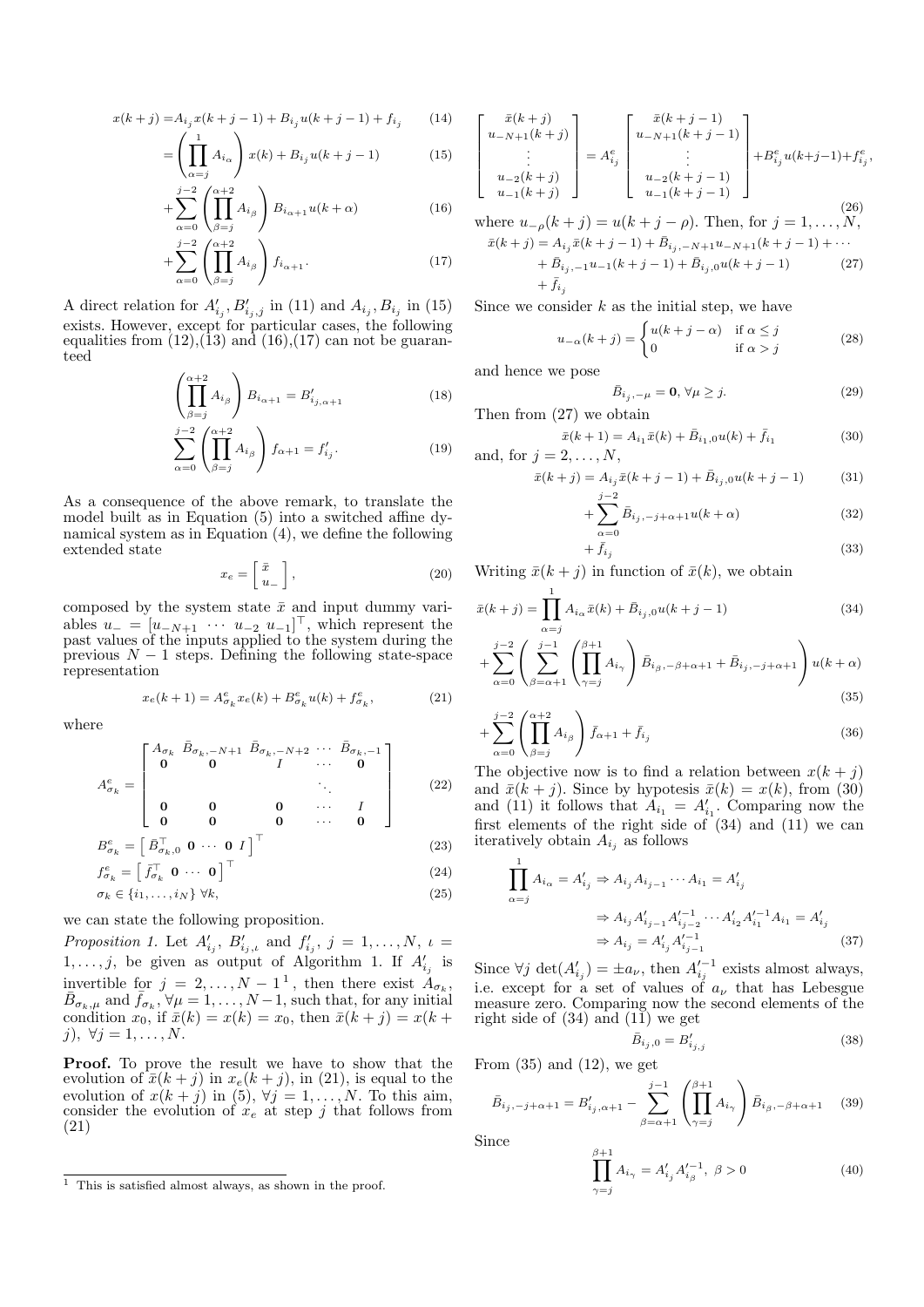and from (38), it follows that the solution for (39) for  $j = 2, \ldots, N$  is given by

$$
\bar{B}_{i_j,-\mu} = B'_{i_j,j-\mu} - A'_{i_j} A'^{-1}_{i_{j-1}} B'_{i_{j-1,j-\mu}}
$$
\n(41)

The solution can be verified by substitution, considering that in our framework

$$
B'_{\alpha,\beta} = \mathbf{0}, \,\forall \beta > \alpha \tag{42}
$$

Finally, comparing (36) and (13) we have that

$$
\sum_{\alpha=0}^{j-2} \left( \prod_{\beta=j}^{\alpha+2} A_{i_{\beta}} \right) \bar{f}_{\alpha+1} + \bar{f}_{i_j} = f'_{i_j}
$$
 (43)

Since it is obvious from (30) and (13) that  $\bar{f}_{i_1} = f'_{i_1}$ , then using (40) it can be easily proven via induction or recursive substitution that

$$
\bar{f}_{i_j} = f'_{i_j} - A'_{i_j} A'^{-1}_{i_{j-1}} f'_{i_{j-1}}
$$
\n(44)

Summarizing, elements of (22) and (23), expressed in (29), (37), (38) and (41), are the following

$$
A_{i_j} = \begin{cases} A_{i_1} & \text{if } j = 1\\ A'_{i_j} A'^{-1}_{i_{j-1}} & \text{if } j > 1 \end{cases}
$$
(45)

$$
\bar{B}_{i_j,-\mu} = \begin{cases} 0 & \text{if } \mu \geq j \\ B'_{i_j,j-\mu} - A'_{i_j} A'^{-1}_{i_j-1} B'_{i_{j-1,j-\mu}} & \text{if } 0 < \mu < j \\ B'_{i_j,j} & \text{if } \mu = 0 \end{cases}
$$
 (46)

and together with (44) prove that  $\bar{x}(k+j) = x(k+j)$ . This concludes the proof.

The switched affine model (21) can be now used to formalize the following MPC problem. Problem 3.

minimize 
$$
x_{e,k+N}^{\top} P_N x_{e,k+N} + \sum_{j=0}^{N-1} x_{e,k+j}^{\top} Q x_{e,k+j} + u_{k+j}^{\top} R u_{k+j}
$$
  
\nsubject to  $x_{k+j+1} = A_{\sigma_k}^e x_{k+j} + B_{\sigma_k}^e u_{k+j} + f_{\sigma_k}^e$   
\n $x_{k+j} \in \mathcal{X}$   
\n $u_{k+j} \in \mathcal{U}$   
\n $x_{k+N} \in \mathcal{X}_f$   
\n $x_k = x(k), j = 1, ..., N - 1$ .

The model obtained in (21) with our methodology is a switched affine dynamical system. Hence several results available in literature can be used to investigate systems' properties such as stability Hespanha (2004); Liberzon et al. (1999), controllability Xie et al. (2002); Sun et al. (2002), stability and recursive feasibility for Problem 3 Müller et al. (2012); Zhang et al. (2016); Bridgeman et al.  $(2016)$ , and others.

#### 3.3 SAMPC-RF: data-driven Switched Affine MPC with Random Forests

As for Section 2.2, the idea here is to estimate matrices  $A'_{i_j}$ ,  $B'_{i_j}$  and  $f'_{i_j}$  using Random Forests instead of Regression Trees. To this aim, let us consider N Random Forests  $\mathcal{F}_{\tau}$ ,  $\tau = 1, \ldots, N$ . For each tree  $\mathcal{T}_j$  of the forest  $\mathcal{F}_{\tau}$ , we can estimate a vector of parameters  $\xi_{i_j}^{\tau}$  for each leaf  $\ell_{i_j}$ , solving Problem 2 considering  $\xi_{i_j}^{\tau}$  instead of  $\xi_{i_j}$ . With a small abuse of notation, let us indicate by  $|\mathcal{F}_{\tau}|$  the number of trees in the forest  $\tau$ . Then, parameters to build matrices in (10) can be obtained by averaging parameters in  $\xi_{i_j}^{\tau}$ ,  $\forall j = 1, \ldots, |\mathcal{F}_{\tau}|$ . Thus we obtain the following switched affine system using Random Forests

$$
x_e(k+1) = A^e_{\mathsf{f},\sigma_k} x_e(k) + B^e_{\mathsf{f},\sigma_k} u(k) + f^e_{\mathsf{f},\sigma_k}.
$$
 (47)

SAMPC-RF is setup replacing model (21) in Problem 3 with model (47).

#### 4. CASE STUDY

For the comparison of our approach with respect to DPC, we consider a bilinear building model developed at the Automatic Control Laboratory of ETH, Zurich. It captures the essential dynamics governing the zone-level operation while considering the external and the internal thermal disturbances. By Swiss standards, the model used for this study is of a heavyweight construction with a high window area fraction on one facade and high internal gains due to occupancy and equipments Gyalistras and Gwerder (2010). As we mentioned above our methodology fits well for large-scale systems, where building a mathematical model can be prohibitive. In order to provide a comparison with an optimal MPC benchmark, in this paper we validate our methodology considering a system for which a dynamical model is available. We build our switched affine dynamical model from the output data of Monte Carlo simulations of such model. For our future work we will consider complex building models, whose data can be obtained using  $\text{EnergyPlus}^{TM}$  (2000).

Model description. The bilinear model has 12 internal states including the inside zone temperature  $T_{in}$ , the slab temperatures  $T_{sb}$ , the inner wall  $T_{iw}$  and the outside wall temperature  $T_{ow}$ . The state vector is defined as  $x := [\mathsf{T}_{\text{in}},\mathsf{T}_{\text{sb}}^{(1:5)},\mathsf{T}_{\text{ef}}^{(1:3)},\mathsf{T}_{\text{in}}^{(1:3)}]^T$ . There are 4 control inputs including the blind position B, the gains due to electric lighting L, the evaporative cooling usage factor C, and the heat from the radiator H such that  $u := [B, L, H, C]^T$ . B and L affect both room illuminance and temperature due to heat transfer, whereas C and H affect only the temperature. The model is subject to 5 weather disturbances: solar gains with fully closed blinds  $Q_{\rm sc}$  and with open blinds  $Q_{\rm so}$ , daylight illuminance with open blinds Io, external dry-bulb temperature  $T_{db}$  and external wet-bulb temperature  $T_{wb}$ . The hourly weather forecast, provided by MeteoSwiss, was updated every 12 hrs. Therefore, to improve the forecast, an autoregressive model of the uncertainty was considered. Other disturbances come from the internal gains due to occupancy  $Q_{io}$  and due to equipments  $Q_{ie}$  which were assumed as per the Swiss standards (Merkblatt (2006)). We define  $d := [\mathsf{Q}_{\mathrm{sc}}, \mathsf{Q}_{\mathrm{so}}, \mathsf{I}_{\mathrm{o}}, \mathsf{Q}_{\mathrm{io}}, \mathsf{Q}_{\mathrm{ie}}, \mathsf{T}_{\mathrm{db}}, \mathsf{T}_{\mathrm{wb}}]^T$ . For further details, we refer the reader to Oldewurtel (2011). The model dynamics are given below. The bilinearity is present in both input-state, and input-disturbance.

$$
x(k+1) = Ax(k) + (B_u + B_{xu}[x_k] + B_{du}[d_k])u(k) + B_d d(k) \quad (48)
$$

$$
B_{xu}[x_k] = [B_{xu,1}x(k), B_{xu,2}x(k), \dots, B_{xu,4}x(k)]
$$
\n(49)

$$
B_{du}[d_k] = [B_{du,1}d(k), B_{du,2}d(k), \dots, B_{du,4}d(k)],
$$
\n(50)

with  $B_{xu,i} \in \mathbb{R}^{12 \times 12}$  and  $B_{du,i} \in \mathbb{R}^{12 \times 8}$ ,  $\forall i = 1, 2, 3, 4$ . For this study, we assume that the disturbances are precisely known. We use MPC with this model to compare our approach to. The solution obtained from MPC sets the optimal benchmark, since it uses the exact knowledge of the plant dynamics and thus the associated control strategy is indeed the optimal strategy for the plant.

**Goal.** We want to minimize the energy usage, i.e.  $c^{\top}u$ , while maintaining a desired level of thermal comfort. At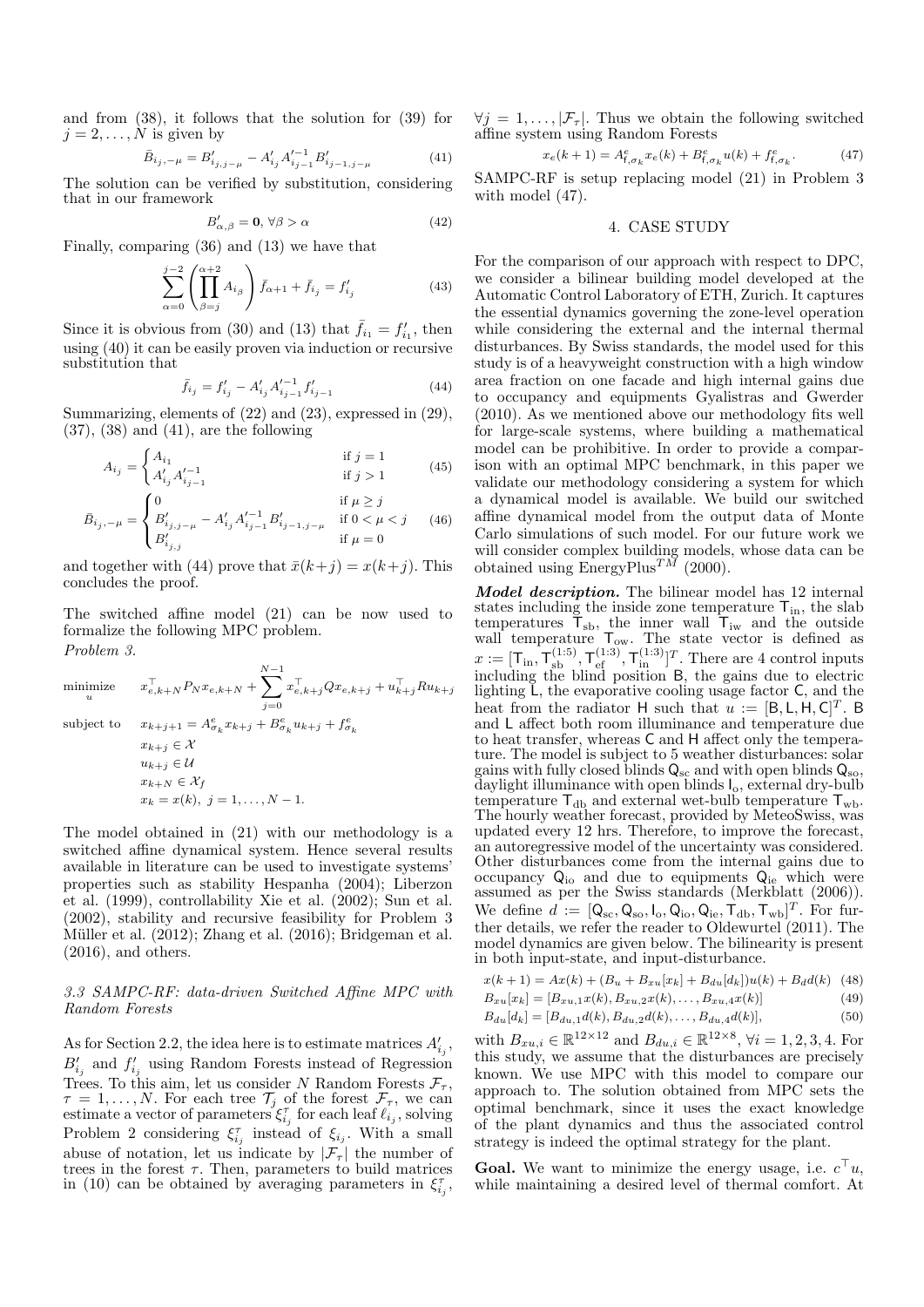time step  $k$ , we solve the following continuously linearized MPC problem to determine the optimal sequence of inputs  $u^*$ .

Problem 4.

minimize  
\n
$$
\sum_{i=1}^{N} (x_{k+j} - x_{\text{ref}})^{\top} Q_j (x_{k+j} - x_{\text{ref}}) + c^{\top} u_{k+j-1}^2 + \lambda \varepsilon_j
$$
\nsubject to  
\n
$$
x_{k+j} = Ax_{k+j-1} + Bu_{k+j-1} + B_d d_{k+j-1}
$$
\n
$$
B = B_u + B_{xu}[x_k] + B_{du}[d_{k+j-1}]
$$
\n
$$
x_{k+j} \in [x_{\min} - \varepsilon_j, x_{\max} + \varepsilon_j]
$$
\n
$$
u_{k+j-1} \in [u_{\min}, u_{\max}]
$$
\n
$$
x_k = x(k)
$$
\n
$$
\varepsilon_j \ge 0, j = 1, ..., N - 1,
$$
\n(51)

where  $Q \in \mathbb{R}^{12 \times 12}$  has all zero entries except for the element (1,1) associated to the zone temperature,  $c^{\top} \in$  $\mathbb{R}^{1\times 4}$  is proportional to the cost of using each actuator and  $\lambda$  penalizes state bound violations. At each time step only the first optimal input of the sequence is applied to the system.

Training. As the output variable of the system for the training, we consider the first component of x, i.e.  $y(k +$  $j) := x^1(k+j+1)$ . To train the trees  $\mathcal{T}_j$  and the forests  $\mathcal{F}_j$ , we consider weather disturbances, external disturbances due to occupancy and equipments, and autoregressive terms of the room temperature, i.e.

$$
s_k^d = [d(k+j-N), \dots, d(k+j-1), x^1(k), \dots, x^1(k-\delta)] \in \mathcal{X}_d, (52)
$$

where  $\delta$  is the order of auto-regression. Finally, the inputs are used to train both, the affine static models for DPC and the LTI models for the switched MPC. The training data was generated by simulating the bilinear model with rule-based strategies for 10 months in 2007. May was deliberately excluded for testing the DPC implementation. For the simulation we chose  $\delta = 6$  and  $\nu = 1$ .

Validation. We compare the prediction for the first time step  $x^1(k+1)$  and the 6-hour ahead prediction  $x^1(k+6)$  for a week in the month of May. The quantitative summary of model accuracies is given in Table 1. We can see that at step  $k + 1$  the quality of the identification of the different approaches is quite similar, except for the affine model obtained with regression trees. Instead at step  $k + 6$  the switched affine model shows better approximation with respect to the other approaches, although it is still close to the others. As mention in Section 2, the models based on regression trees show worse performance than the ones obtained with random forests due to high variance. The quality of the proposed approach will be more evident in the closed-loop simulations, since, due to the presence of the internal state, the switched affine model has memory of the past inputs applied.

Closed-loop simulations. We simulated the data-driven Switched Affine MPC Problem 3, with both model (21) (SAMPC-RT) and model (47) (SAMPC-RF), and DPC Problem 1, with both model (2) (DPC-RT) and model (3) (DPC-RF) using the same cost function and constraints of Problem 4. We compare the results against the MPC benchmark setup in Problem 4. The results are shown in Fig. 2. The performance is compared for 3 days in winter, i.e. January 28-31 and 3 days in summer, i.e. May 1-3. The sampling time in the simulations is 1

| Model     | Prediction step | NRMSE | RMSE |
|-----------|-----------------|-------|------|
| Tree      | $k+1$           | 0.027 | 0.79 |
| Tree      | $k+6$           | 0.034 | 0.99 |
| SA-tree   | $k+1$           | 0.013 | 0.39 |
| SA-tree   | $k+6$           | 0.035 | 1.02 |
| Forest    | $k+1$           | 0.012 | 0.36 |
| Forest    | $k+6$           | 0.033 | 0.97 |
| SA-forest | $k+1$           | 0.013 | 0.40 |
| SA-forest | $k+6$           | 0.030 | 0.88 |

Table 1. Quantitative comparison of NRMSE and RMSE for the different models: affine static models and switched affine LTI models identified with trees and forests for different prediction steps.

hour. The control horizon  $N$  is 6 hours. The cooling usage factor  $C$  is constrained in  $[0, 1]$ , the heat input in  $[0, 23]$  W/m<sup>2</sup>, and the room temperature in  $[19, 25]$  <sup>o</sup>C during the winter and  $[20, 26]$  <sup>o</sup>C during the summer. The optimization is solved in MATLAB using CPLEX. The external disturbances are shown in Figure 2(a). The reference temperature is chosen to be  $22 \text{ °C}$ . Due to cold weather, which is evident from the dry-bulb temperature, the heating system is switched on during the night to maintain the thermal comfort requirements. When the building is occupied during the day, due to excessive internal gain, the building requires cooling. The optimal cooling usage factor and the radiator power are shown in Figure 2(b) and Figure 2(c). We can see that Random Forests model based controllers provide inputs that are closer to the optimum and with less peaks. The optimized cost function is instead shown in Figure 2(e). Results show that the SAMPC-RF is the closest to the optimum, outperforming all the other methods. SAMPC-RT also behave better than its counterpart in DPC, but provides worse performace than DPC-RF due to the high variance problem regression trees are subject to. For the same reason, that brings to model inaccuracy, the cost for regression trees model based controllers blows up as one of the slack variables is non-zero. The cumulative cost goes extremely high since the parameter  $\lambda$  that weights bounds violation is setup to  $10<sup>3</sup>$ . The room temperature profile is shown in Figure  $2(d)$ . We can see also here that random forests based controllers provide less spiked trajectories that are closer to the optimum with respect to regression trees based controllers.

#### 5. CONCLUSIONS AND FUTURE WORK

In this paper, we provide a methodology to construct a data-driven state-space switched affine model of a system using regression trees and random forests using only historical data. We setup an MPC problem and compare the performance of our our against another MPC controller, designed using the actual physics-based model, and against DPC controller, that uses static data-driven models. We compare the results of the approaches on a building energy management problem. We show that our strategy, without using any physical model of the system, is comparable in terms of optimal cost minimization to MPC which requires a physics-based model, thus bypassing the need for expensive physical modeling in the complex systems like buildings. This new approach for data-driven statespace switched affine model is also better than our previous work on control with regression trees and random forests